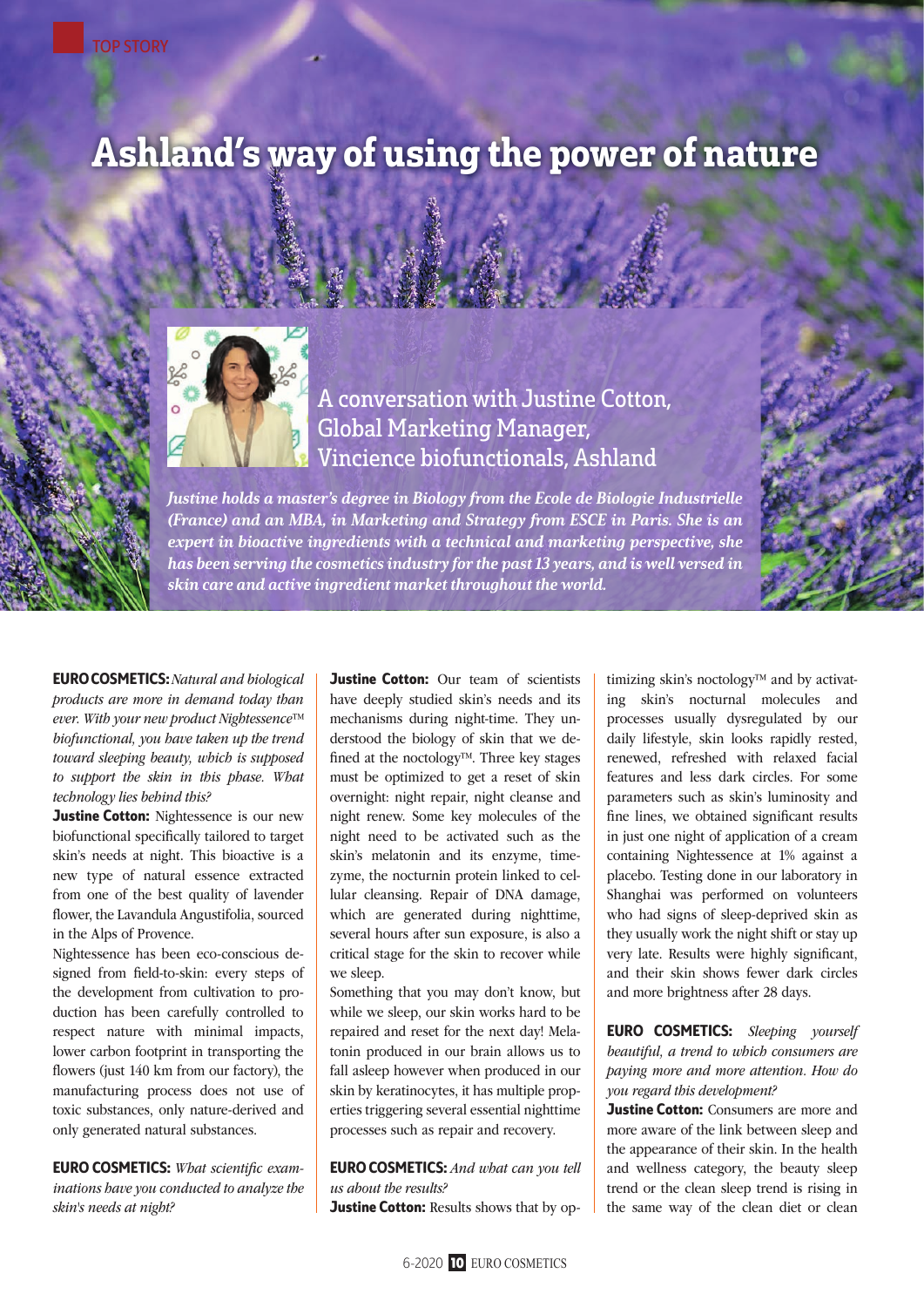

beauty. Looking deeply at the skin needs at night was the initial thought in the development of Nightessence so that women who do not sleep enough, who have signs of sleep-deprived skin with more wrinkles, signs of fatigue under the eyes, or duller tone can find a truly efficacious solution.

## EURO COSMETICS: *How does sleep influence our daily lives?*

**Justine Cotton:** Sleep is critical to stay healthy inside and outside. The "outside" is represented by our skin which reflects the quality and length of sleep received every night. Unfortunately, more and more people are experiencing sleep problems. Only 20% of the people sleep well every night. Our hectic lifestyles, the fact that we are working late, or go to bed very late using a lot our electronic devices, is responsible to sleep problems and is the reason of our social jetlag which is created when our social life is not synchronized with our body internal clocks.

## EURO COSMETICS: *Blue light and stress put a strain on skin. How can Nightessence ™ counteract this?*

Justine Cotton: Recent studies have shown that blue light can disrupt melatonin production and is responsible for several damage in skin cells such as oxidation. Visible light (which contains blue light radiations) has also been reported to create dark DNA damage; Nightessence helps skin counteract the negative effect of blue light, visible light and also more generally of sun by limiting oxidative stress formation, by limiting generation of dark DNA damage and optimizing skin renew despite a stress of visible light.

EURO COSMETICS: *What can you tell us about the manufacturing process and what was taken into special account there?* 

Justine Cotton: Ashland's patented and proprietary Plant Small RNA technology (PSR) has been applied to extract the uniqueness of the lavender flower coming from South of France. Lavender flower named the blue gold of Provence, shows amazing properties of resilience during warm summer as flowering occurs in July when it is very hot.

We had been inspired by the properties of

the flower and the production of phytomolecules such as polyphenols and epigenetic regulators which are known as plant small RNAs. The PSR technology™ is the only one to capture these phytocompounds (23 characterized), the essence of Provence and the uniqueness of lavender from Valensole place: its unique environment, its unique capacity to bloom and resist heat and sun during the hot days, enabling nighttime calming benefits. Ashland is serious about the environment and cares about the future, so the PSR technology™, compliant to COSMOS standard for natural and organic cosmetics, fits well as respects the principles of green chemistry. This is a water-based technology, there is no use of toxic solvents, only nature-derived substances.

EURO COSMETICS: *How is your product different than other sleep-focused skin care products?* 

**Justine Cotton:** This is the first biofunctional tailored to optimize skin needs at night. Night care regimen with cosmetic products for the night have always been existed however Nightessence is the first bioactive of its kind associated with strong research on the understanding of skin's night mechanisms and *in vitro* testings on nocturnal processes. Nightessence not only addresses sleep-deprived skin but all skins stressed by daily life (sun, visible day light, exposure to Ligh-At-Night and blue light).

EURO COSMETICS: *Recently you organized a webinar to inform your customers about Nightessence ™. What was the reac-*